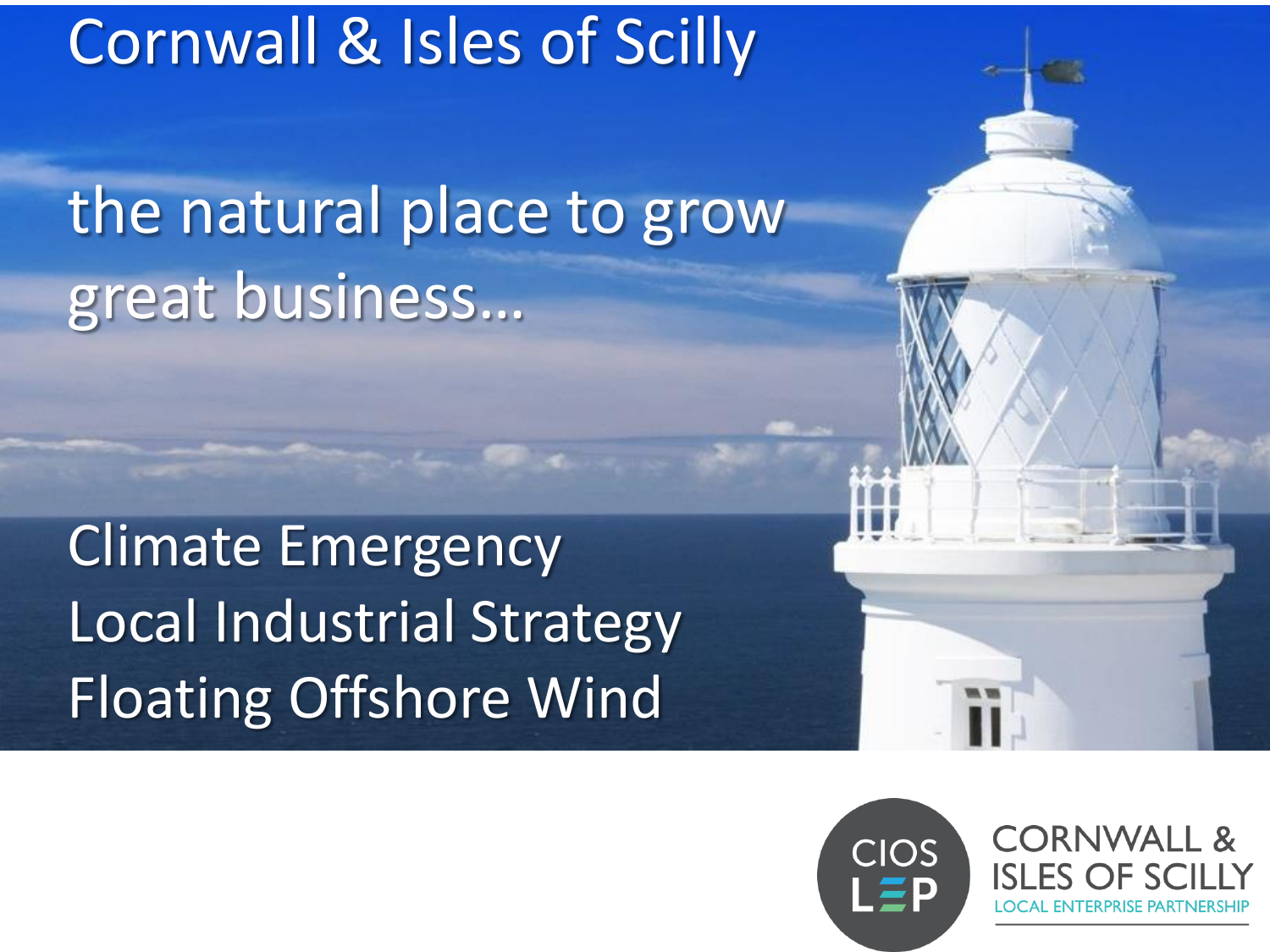### *1. What is Floating Offshore Wind?*

- **1. What differentiates FLOW from FXOW?**
	- **Mass Produce 'Floaters'**
	- **Construct in Sheltered Waters**
	- **Can Embark Largest Turbines – 10-15MW**
	- **Can Access Best Wind Resources**
		- **Deeper Waters**
		- **Higher Wind Strengths**
	- **Can build out at scale rapidly**
- **2. What is the technology's potential?**
	- **58% Capacity Factor**
	- **Levelised Cost of Energy of €40-50 MWH-1**





*"Net-Zero Ambition – British Energy Security – Worldwide Export Opportunity"*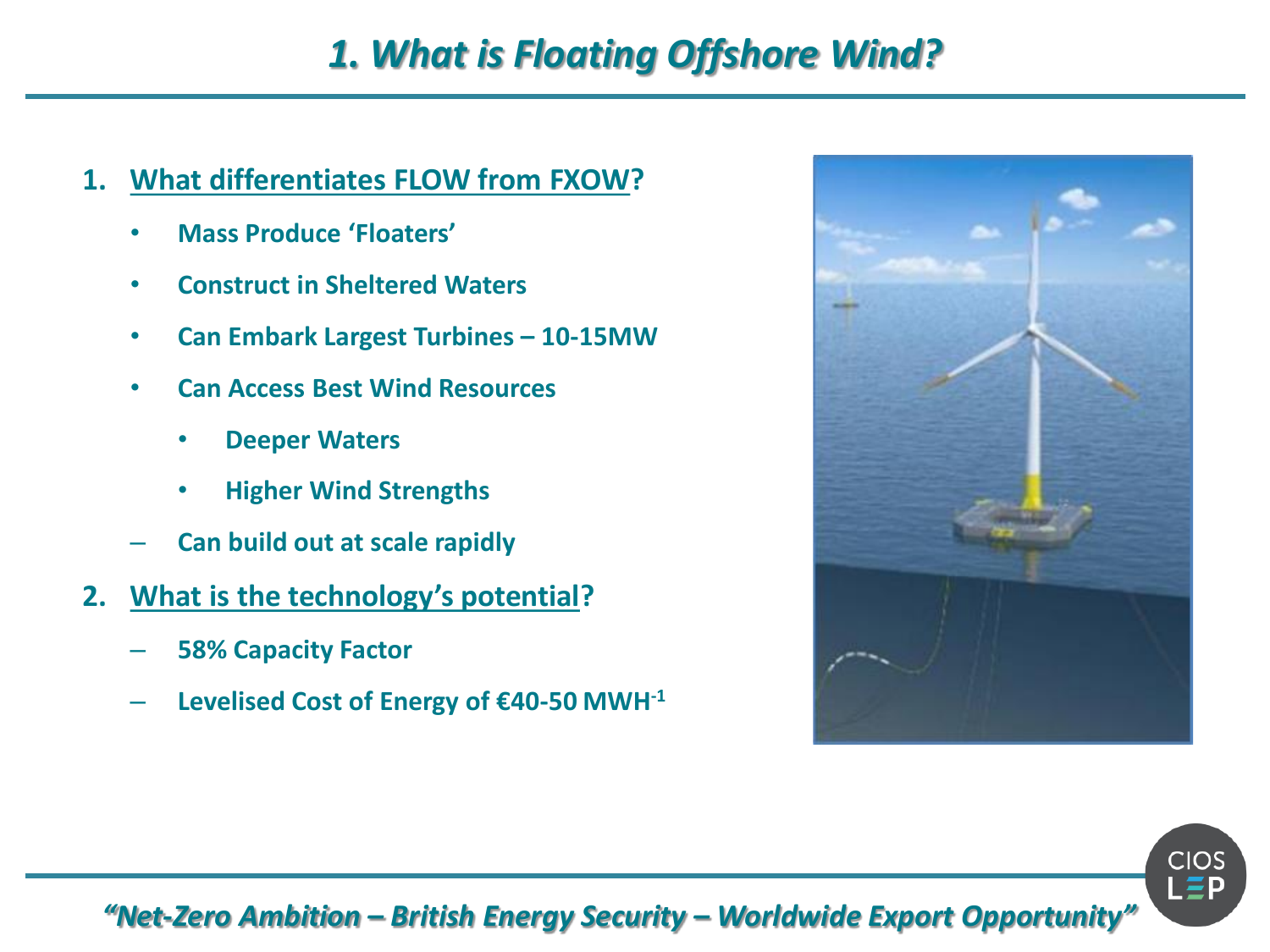### *2. Why are we excited about it?*

- **1. Technical Factors:**
	- **Offshore Water Depth:**
		- **60m min**
		- **100m-250m optimum**
	- **Assembly & Port ≤ 360Nm**
	- **Power & Grid Access**
	- **Regional Economic Development**
- **2. Market Factors:**
	- **Project Pipeline – TCE-MMO:**
		- **'Stepping Stones'**
		- **'Go Big'**
	- **Innovation Seed Support – BEIS-HMT:**
		- **Innovation PPA – Central Taxation**
		- **Innovation CfD - BEIS**
		- **[CAPEX Relief – Central Taxation]**





#### *"Net-Zero Ambition – British Energy Security – Worldwide Export Opportunity"*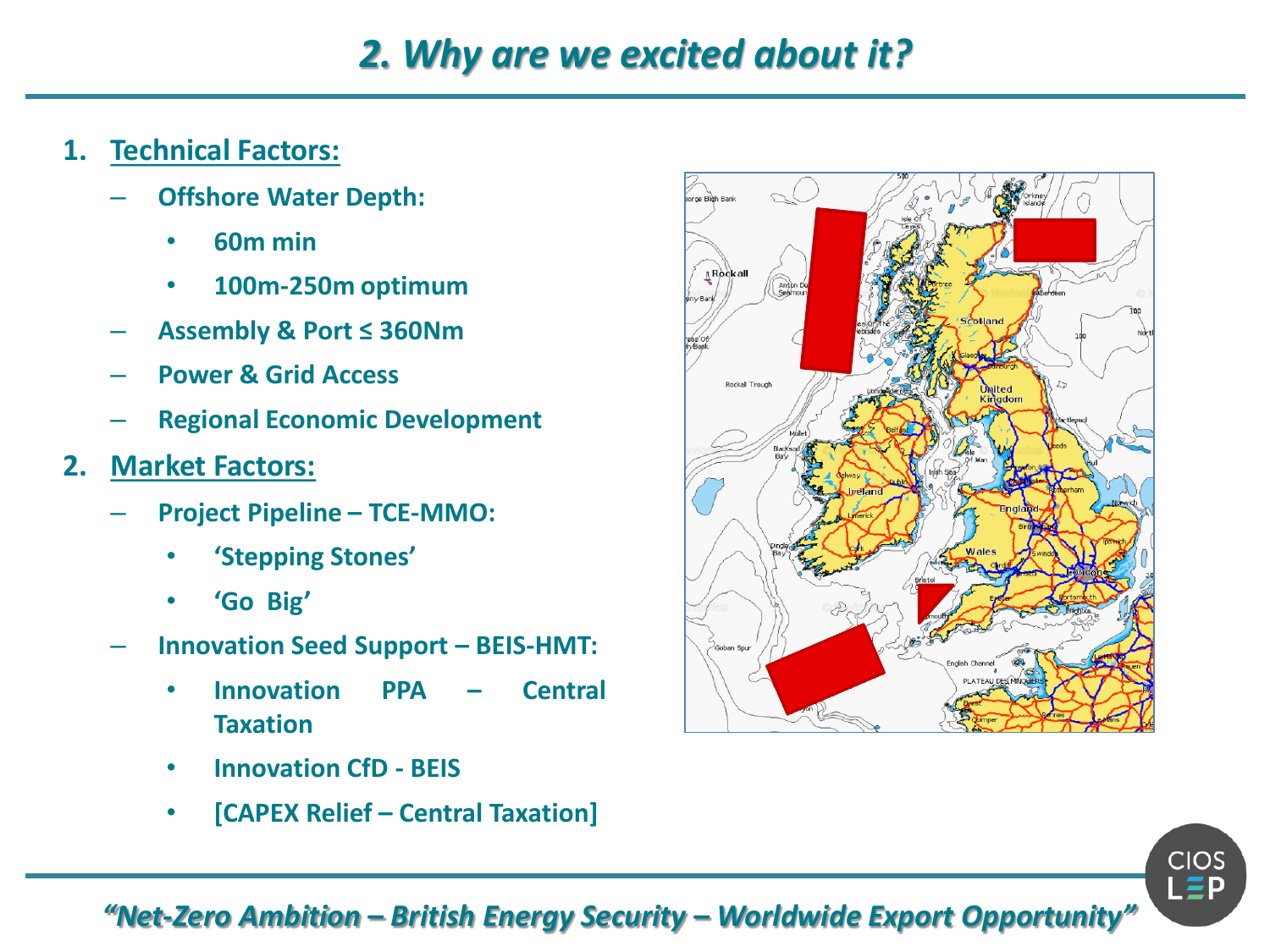### *3. What have we been doing about it?*

#### **SUMMARY POINTS**

- **1. FLOW is Bankable & can Scale quickly**
- **2. No significant 1 st Movers:**
- **3. Regions Match:**
	- **Regional Net Zero Contribution**
	- **Local Industrial Strategy**
	- **Global Export Opportunities**
- **4. Critical HMG Unlocking Actions:**
	- **Project Pipeline:**
		- **Wave Hub = critical catalyst**
		- **'Stepping Stones' = 90-150MW**
		- **'Go Big' = 300-500MW**
	- **Innovation Seed Support – Revenue or CAPEX support for 1 st 2GW**





#### *"Net-Zero Ambition – British Energy Security – Worldwide Export Opportunity"*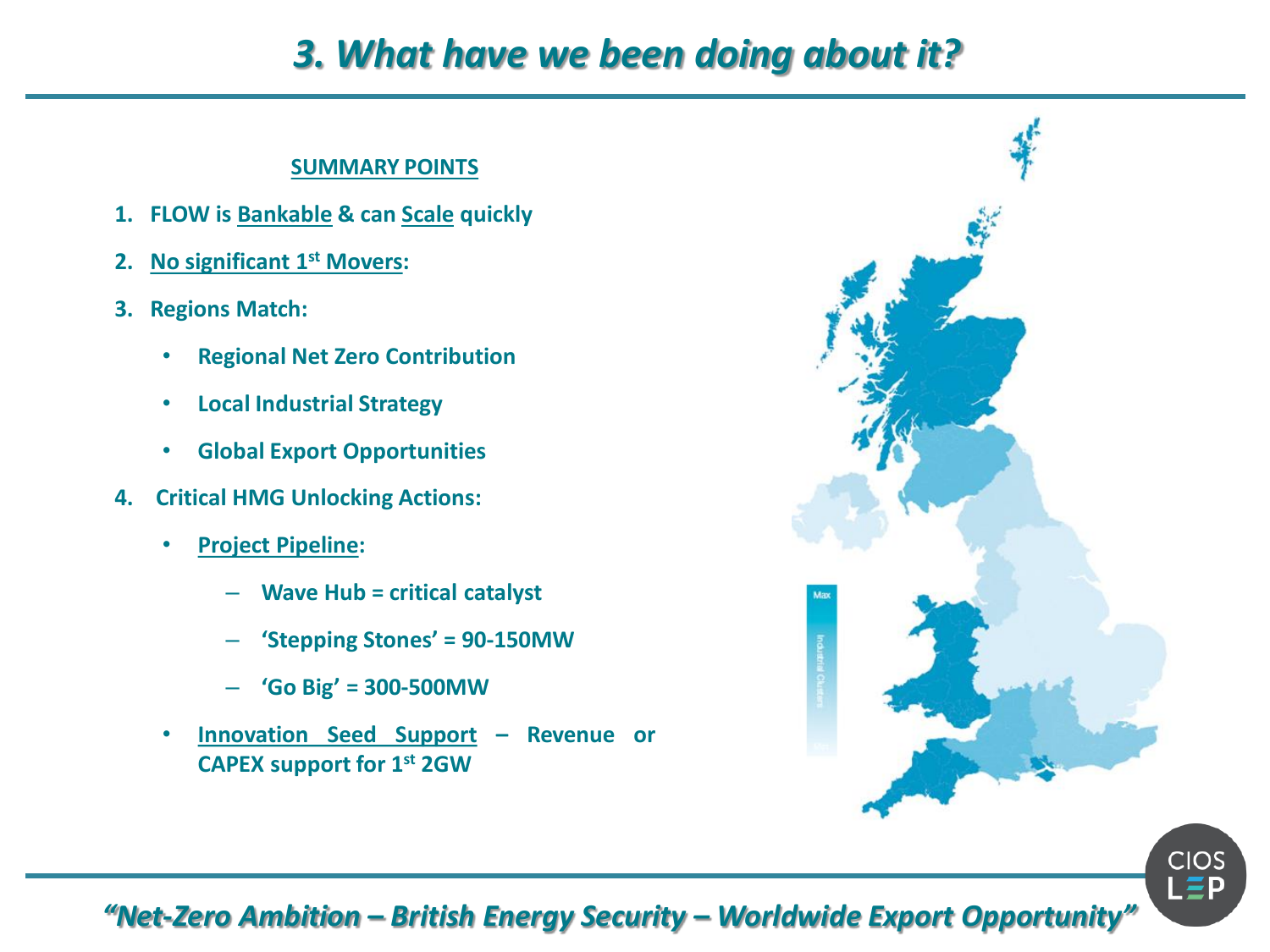# Cornwall & Isles of Scilly

# the natural place to grow great business…

**Steve Jermy Non Executive Director, Cornwall and Isles of Scilly LEP**



**CORNWALL &** ISI ES OF S **LOCAL ENTERPRISE PARTNERSHIP**